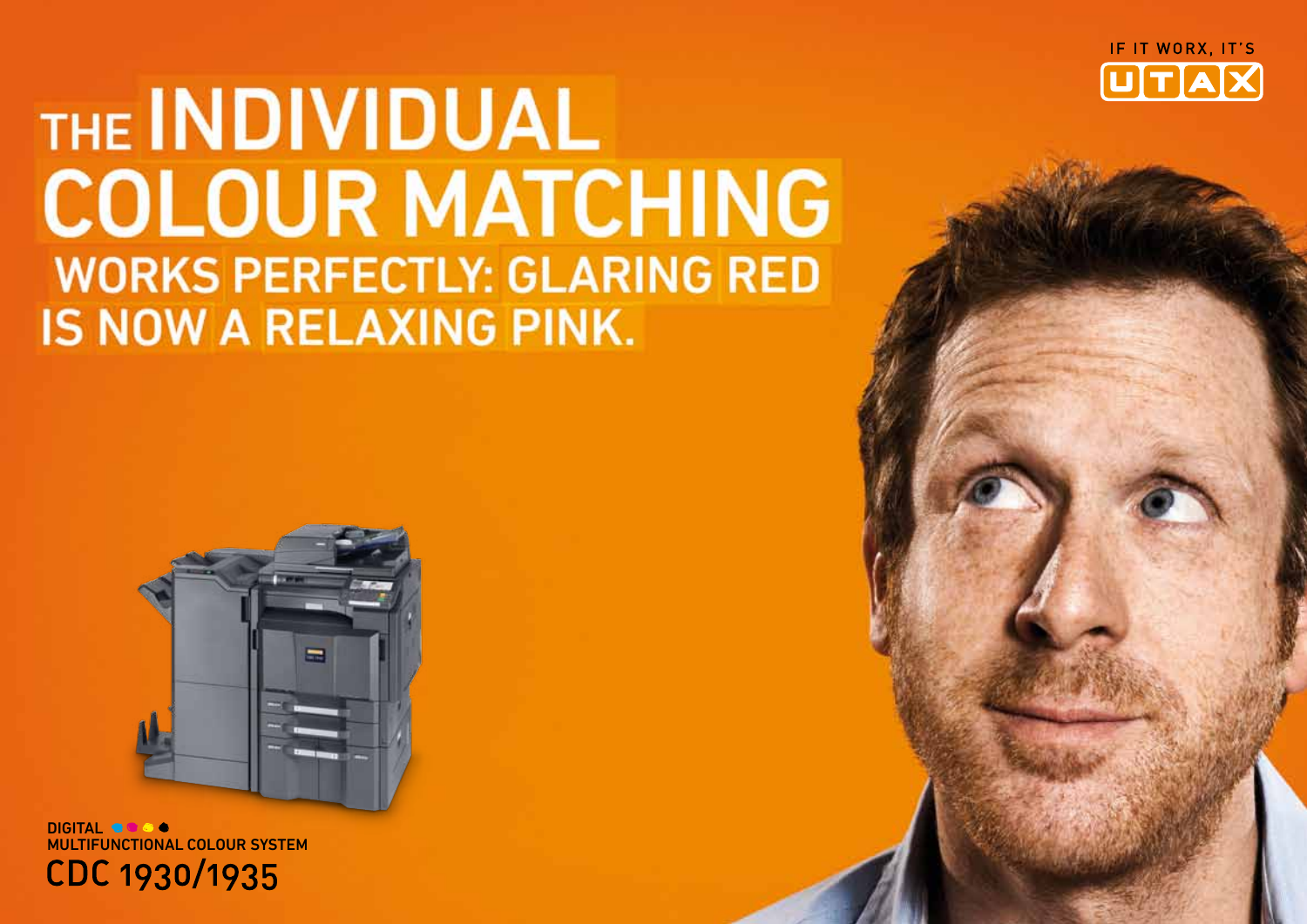Digital Multifunctional Colour System CDC 1930/1935

## of colour. WITH A LITTLE BIT Brighten up Your Day



Life is changing, are you ready? With our CDC 1930 and CDC 1935 digital A3 colour multifunctional SYSTEMS, EVERYTHING JUST GOT EASIER, FASTER AND more flexible – it doesn't matter if you're printing, copying, scanning or faxing\*.

Both units are optimised for entry to mid-level colour volume office environments and are reliable systems that will help you get through your tasks especially on a hectic day. Brilliant colours, that can be adjusted via userdefined settings, make dreary presentations, handouts and booklets a thing of the past. With dual scan\*, both sides of a document are scanned in a single pass using separate scanners. And whilst on the subject of doublesided, a special mention should be made of the duplex unit. This double-sided printing feature can save you reams of paper. Worried about completing a large print job? Not a problem as you can produce booklets\*, flyers, etc. in large quantities and with impressive results. You can even do your own finishing\*, such as tri-fold and offline stapling, at the touch of a button and with impeccable results. With a maximum paper capacity of up to 7,150 sheets\*, there are endless possibilities for you to take on any task with speed and flexibility, and talking of speed: The CDC 1930 has a first copy time of 6.2/8.1 seconds (b/w or colour); the CDC 1935 5.8/7.4 seconds. If required, paper weights up to 300 g/m² and paper formats up to A3+ (305 x 457 mm) can be easily handled. Given the advanced technology used, you would be forgiven for thinking operation would be difficult – no, it's easy: The clearly laid out touch panel and a user-friendly printer driver allow you instant and easy access to all the functions. \*option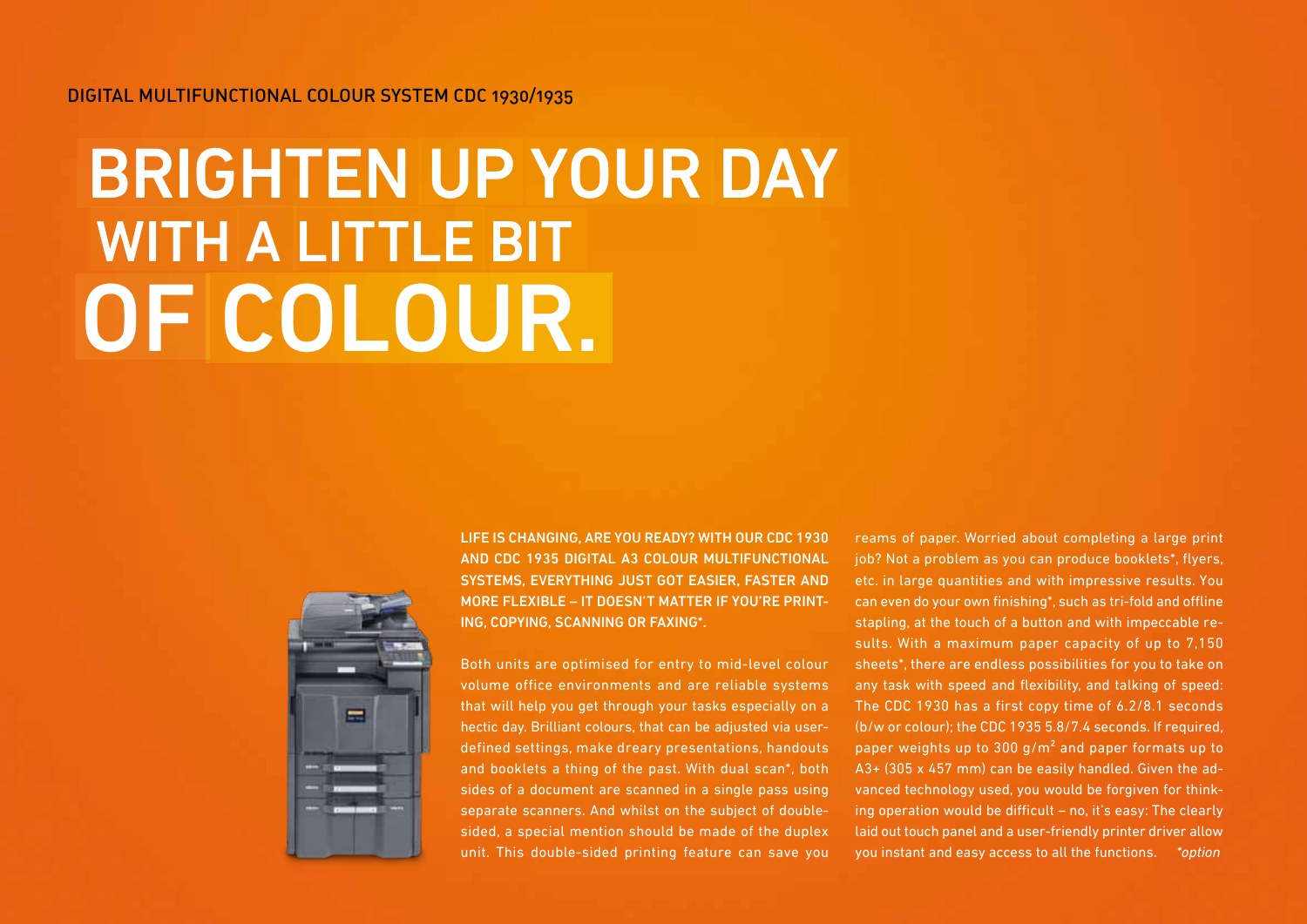DIGITAL **SOCO** MULTIFUNCTIONAL COLOUR SYSTEM CDC 1930/1935

# Platen cover or original feed or capacity cassette or cabinet Brochure Multicraft for the w. go street included La Capacity capacity capacity can be side as of Multi tray for the 4,000 sheet finished \*option / \*\*option without illustration -

or 1000 sheet in 1978 finisher states for the finisher

### For a completely efficient WORKFLOW:

#### CDC 1930/1935 with 2 x 500 sheet universal cassettes, duplex unit and 160 GB hard disk

- Simple controls on a large and clearly laid out touch screen
- Authentication for control of user authorisation
- First colour copy in 8.1/7.4 seconds (CDC 1930/CD 1935)
- Dual Scan\* scans both sides of the page in a single pass
- USB host for direct print function from USB flash drives and scanning to USB
- Finishing\* of stapled/hole-punched documents and booklets, tri-folded letters\*, offline stapling
- Processing of heavy paper weights up to 300 g/m<sup>2</sup> and formats up to A3+ (305 x 457 mm)
- Maximum paper capacity of 7,150 sheets